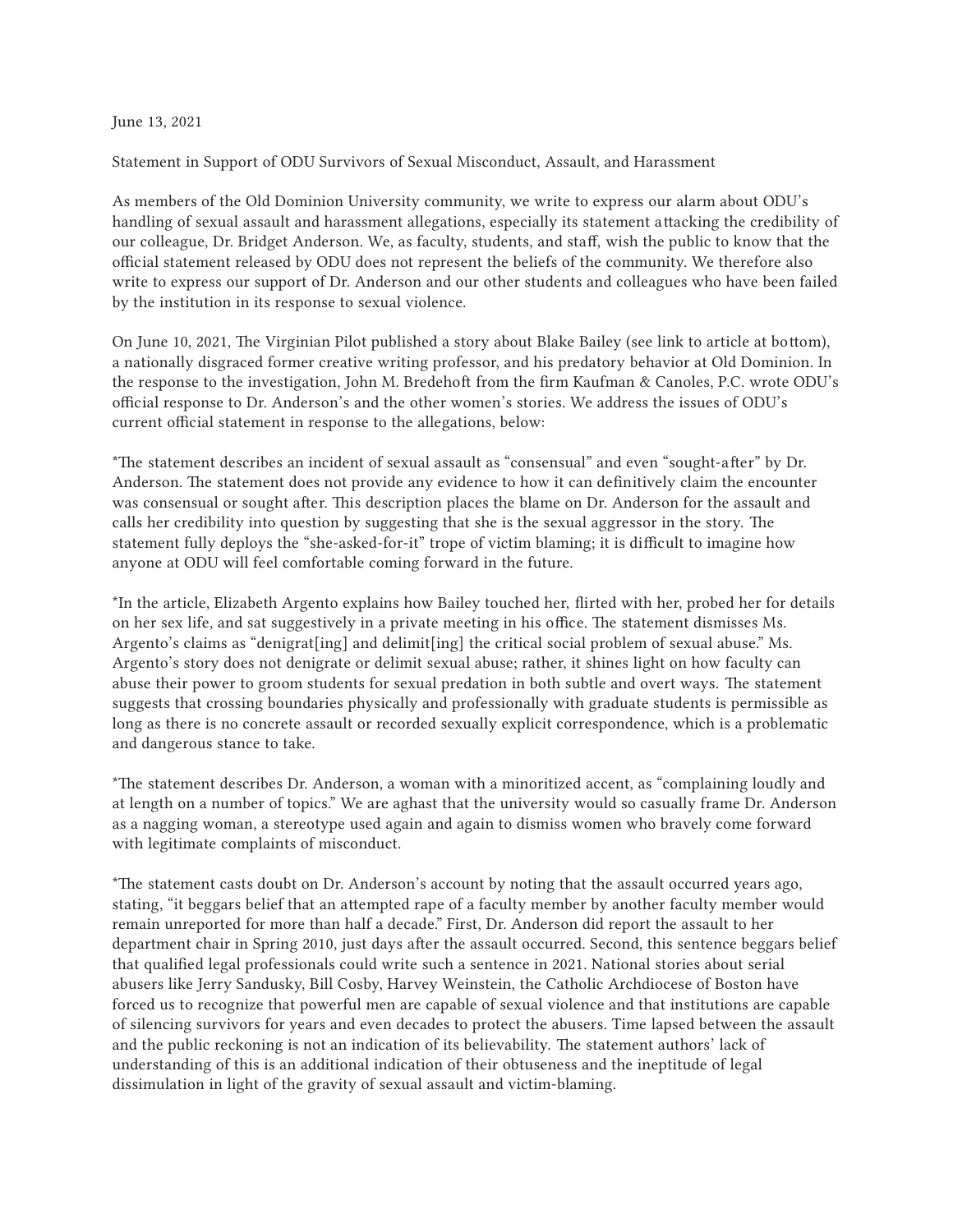\*The statement identifies other faculty members with PhDs using their title (Dean Wilson) or honorific (Dr. Heller) while neglecting to use the honorific Dr. for Dr. Anderson, a celebrated scholar and teacher. We believe victims of sexual assault regardless of their educational achievements or titles. That said, we see the decision to use titles for other members of the department and not Dr. Anderson as a disrespectful and cheap attempt to further undercut Dr. Anderson's credibility.

In response to several women's accusations of sexual misconduct, the statement went out of its way to discredit and even insult the women, using centuries-old tropes designed to silence women. We imagine that ODU community members, especially those in more vulnerable positions, such as graduate assistants, students, adjunct instructors, non-tenure-track faculty, and staff, will be even more reluctant to report other instances of sexual misconduct at ODU. Still, despite the attacks on the credibility and character of our friends and colleagues and fear of retaliation from our institution, we refuse to be silent.

We the undersigned are in solidarity with Bridget Anderson, Liz Argento, Tara Burke, Valerie Clark, and the unnamed women in the investigation. We believe survivors.

We want to work at an institution that prioritizes safety, honors survivor stories, and investigates accusations thoroughly and ethically. Therefore, we demand that ODU leadership:

1. issue an apology to Dr. Anderson, Liz Agento, and the unnamed women who were disparaged by ODU's official statement published in the Virginian Pilot on June 10, 2021

2. terminate the university's partnership with the firm Kaufman & Canoles, P.C. and seek legal counsel that better exemplifies the values of ODU's mission statement

3. investigate accusations against Bailey thoroughly and with the utmost care and support for the survivors

4. propose a detailed plan of action written with the input of women and other gender minorities at every rank at ODU on how to make amends to past victims of sexual misconduct at ODU and to ensure the support of future victims who come forward.

(If you would like to add your name to the letter, please include whatever information you feel comfortable including below. Given the blatant disregard for the lived experiences, safety, and reputations of ODU faculty, staff, and students, we understand that not all of our colleagues feel safe adding their names to this letter even though they fully support it. We will update the signatures at the end of each day.)

Link to article: [https://www.pilotonline.com/news/vp-nw-bailey-odu-20210610](https://www.google.com/url?q=https://www.pilotonline.com/news/vp-nw-bailey-odu-20210610-cuzrop4ibrh55daovoqk43rluy-htmlstory.html&sa=D&source=editors&ust=1623676423683000&usg=AFQjCNGAW2WguxOIDhPYJhVJcjmOPVoZFw) [cuzrop4ibrh55daovoqk43rluy-htmlstory.html](https://www.google.com/url?q=https://www.pilotonline.com/news/vp-nw-bailey-odu-20210610-cuzrop4ibrh55daovoqk43rluy-htmlstory.html&sa=D&source=editors&ust=1623676423683000&usg=AFQjCNGAW2WguxOIDhPYJhVJcjmOPVoZFw)

Signed,

Ruth Osorio, Assistant Professor of English and Women's, Gender, and Sexuality Studies Daniel Richards, Associate Professor and Associate Chair of English Kristi Costello, Associate Professor and Associate Chair of Writing Studies & Gen. Ed., English Rose Keefe, Assistant Professor of English Jeremy Saks, Assistant Professor of English AJ Nolan, Senior Lecturer of English Annemarie Navar-Gill, Assistant Professor of Communication